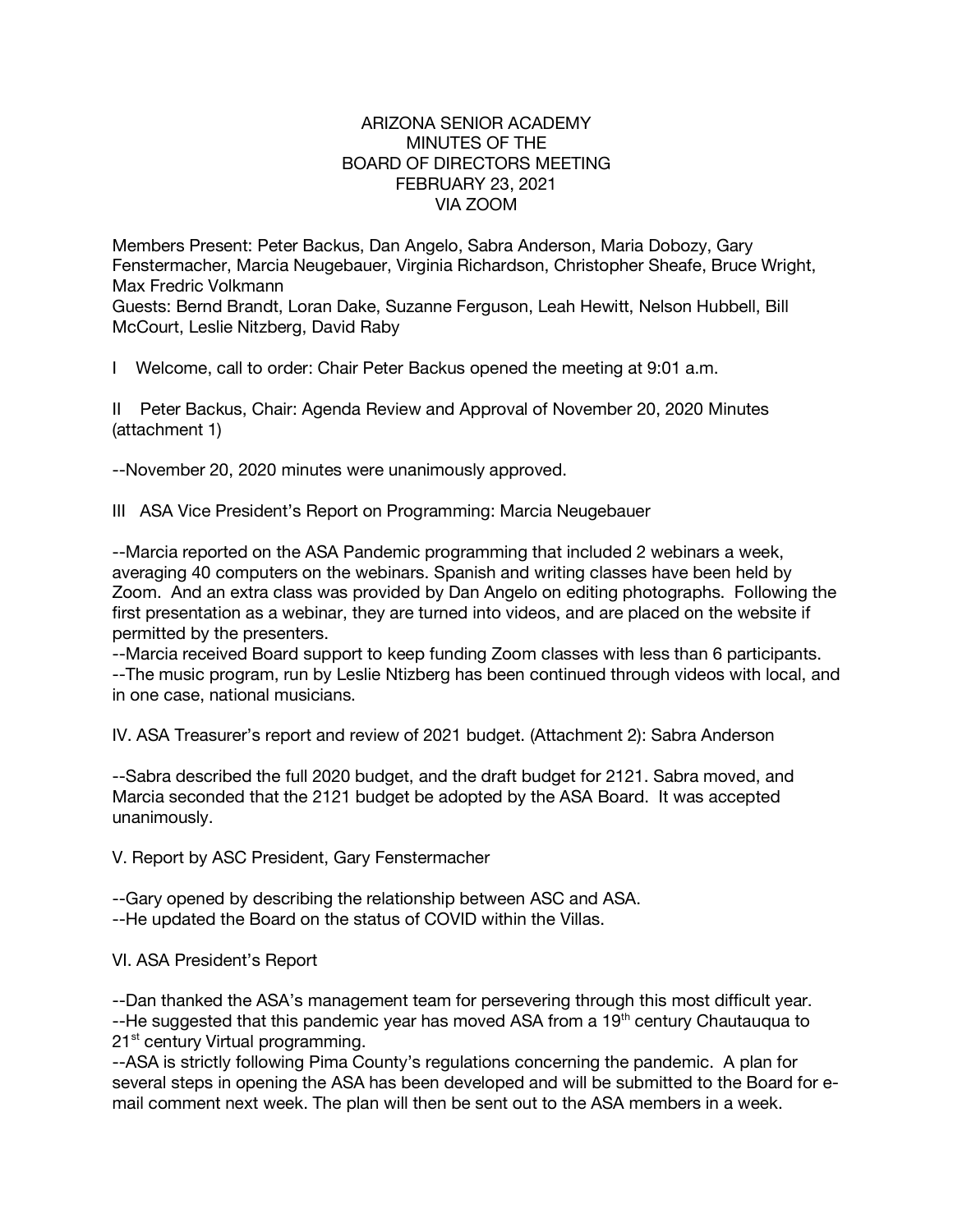--He also mentioned some possibilities for expanding the number of dues-paying members, while still providing programming virtually to non-members as is appropriate for a 501C3 status organization.

--Chris Sheafe mentioned that Dell Webb will be building a small community across Old Spanish Trail; and that people who move there may be interested in becoming ASA members.

Guest Comments focused on vaccinations, and whether we could make sure that everyone coming to the ASA after it opens up has been vaccinated.

The next ASA Board meeting will be held in October or November of 2021. The meeting was adjourned 10:15 a.m.

--Minutes presented by Virginia Richardson

# **ATTACHMENT 1: Minutes of 11/20/2020 Minutes--Approved**

## **ARIZONA SENIOR ACADEMY Minutes of the Board of Directors ZOOM Meeting November 20, 2020**

Members Present: Dan Angelo, Marcia Neugebauer, Sabra Anderson, Peter Backus, Christopher Sheafe, Bruce Wright, Maria Dobozy, Gary Fenstermacher, Bill McCourt, Virginia Richardson, Max Fredic Volkmann Guests: Loran Dake, Sharon Stetz, Leslie Nitzberg, Nelson Hubbell, Janet Barrett, Neil Kochenour, Ralph Shattuck, Viki Mitchell, Pat Grossman, Tom Travis

I. Welcome, Call to Order: Dan Angelo: Vice-Chair of the ASA Board, called the meeting together at 9:00 a.m.

 Re-Election of Peter Backus, Board Chair. Moved by Dan Angelo, seconded by Virginia Richardson, approved unanimously.

II. Peter Backus, Chair of the ASA Board

Agenda Review, and Approval of February 26, 2020 minutes (Attachment 1): Minutes approved without objections.

III. Chris Sheafe: Rocking K Developments

Chris brought the Board up-to date on construction in the Rocking K development, and the completion of the new Valencia Bridge project.

IV. Academy Villas Report: Gary Fenstermacher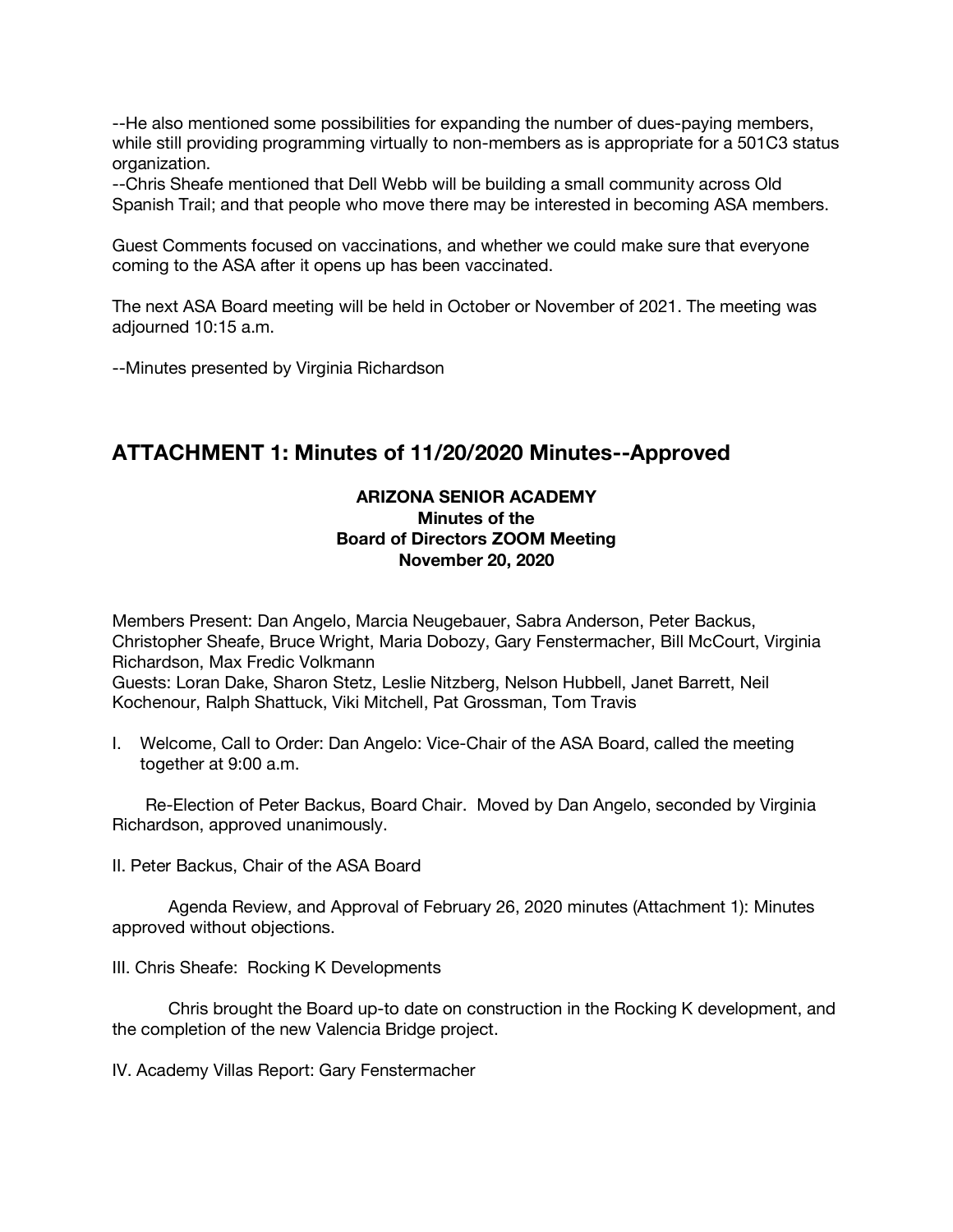Gary described the processes used in the Academy Villas to successfully maintain the Villas as a Covid-free residence.

#### V. Report from Vice-President/Administration: Bill McCourt

1. Audio-Visual Upgrade: Bill described the changes made in the original plans for upgrading the audio-visual equipment for the Great Room, and its completion. The new ASA emphasis on streaming presentations to the community will be accomplished much more easily with this new equipment.

2. Great Room Renovation: The current seating capacity of 112 is being increased by 27 seats that are being placed in the area that held the old technology equipment, plus an additional room next to it. The hearing loop that was in the ceiling will be placed under the rug on the floor—a much better system for the hearing-impaired.

3. The Irrigation System has been replaced, and landscaping will begin this year, and be completed next year.

#### VI. Report from ASA Vice President/Programming: Marcia Neugebauer

Marcia presented a set of screens listing the programs prior to Covid lockdown and after. (Attachment II). In the post-Covid lockdown. These include Webinars of lectures that are subsequently placed on the ASA website as videos, and you-tube musical presentations that include both remote and ASA Great Room venues. Some of these presentations have been made in conjunction with SAACA (Southern Arizona Art Council Association).

Several classes have been taught on-line (Spanish and Creative Writing); and ASA is working on a way to draw small numbers of members together to view large-screen digital presentations of art teaching—all within Pima Country rules related to the Pandemic.

#### VII. Financial Report: Sabra Anderson

1. Financial Report: Referring to the year-to-date ASA budget, Sabra mentioned that both expenses are down. Income is down because of a decrease in donations (both resident and non-resident). However, the request for donations goes out in December, and some funds are expected at that time. Expenses decreased primarily because of a total Covid closedown in March. However, an increase in digital use has brought expenses up and in line with the budget. To deal with the initial lack of programming, and the slow start into digital, every member has received the equivalent of one-month's dues to donate back to ASA, receive a check for that amount, or receive one-month dues payment. It turns out that the vast majority of members are donating the money to the ASA. The expenses related to the Great Room and technology renovation will be taken out of the reserve account. (2020 Financial record Attachment III). The budget was approved without objection.

 2.The 2021 Budget. The 2021 will be very similar to last year's budget. One question was asked about the new air conditioning system that was completely replaced last year. Sabra indicated that the loan to replace the units is being paid with month amount.

#### VI. Report from ASA President: Dan Angelo

1. Response to Pandemic. Dan stated that he is proud of the ASA group and their response to the Pandemic. In a sense, the pandemic has taken ASA from a 19th century Chautauqua model to a 21st Century digital approach—one that will carry us into the post pandemic time. However, it has been difficult, during this time, to carry out other plans such as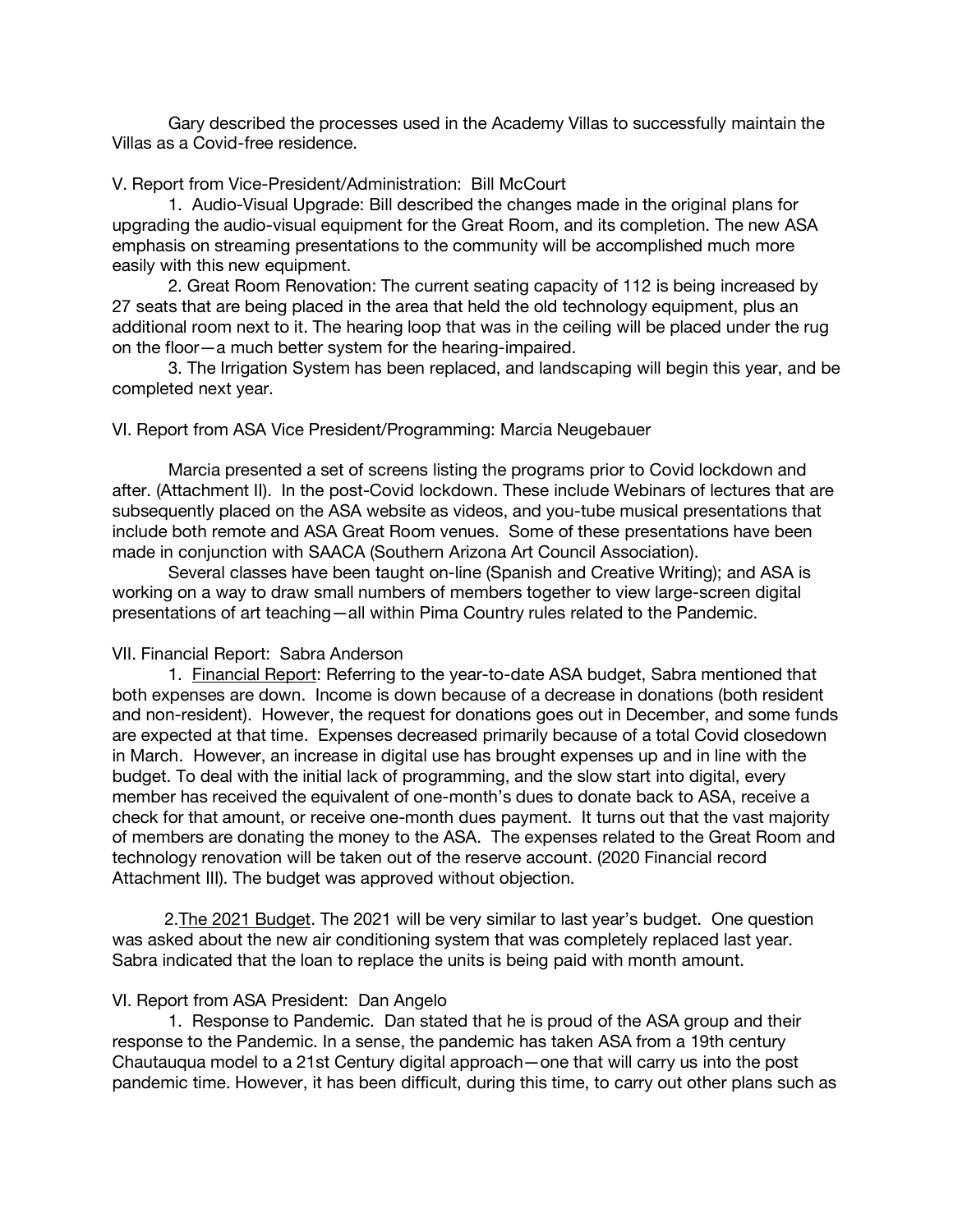expanding our relationships with local institutions such as the University of Arizona and the Vail Public Schools.

2. Update on Plans to Reopen. Dan described the work of the Blue-Ribbon Committee on Reopening plans. The report listed three stages in reopening—each following state guidelines. It is, of course, not set in stone; for example, if the vaccination comes through and is successful, the plans would probably be revised. When ASA is fully reopened, some of the digital elements that have been set in place at this point will be continued—such as videos of the presentations.

A suggestion was made that a subscription service could be set up for non-members to take advantage of the videos. This would be a source of additional revenue for the ASA.

Questions and Comments from Community Members and Date of next Meeting: Peter Bachus

No questions were asked nor comments given. The date of the next meeting will be in Feb 2021. The meeting adjourned at 10:15 a.m.

--Minutes presented by Virginia Richardson, Secretary, ASA

## **Attachment II Summary of 2020 Finances**

| <b>ASA FINANCIAL REPORT</b>     | February 2021 | <b>Updated 2/23/21</b> |
|---------------------------------|---------------|------------------------|
| <b>Summary of 2020 Finances</b> |               |                        |
|                                 | FY2020 final  |                        |
| Resident donations              | 14,413        |                        |
| Non-Resident donations          | 1,243         |                        |
| <b>Academy Villas</b>           | 6,000         |                        |
| Resident member dues            | 200,170       |                        |
| <b>Transfer from Reserves</b>   | 20,000        |                        |
| Misc Income                     | 388           |                        |
| <b>Total Income</b>             | 242,214       |                        |
| <b>Academy Programs</b>         |               |                        |
| Classes                         | 9,487         |                        |
| Concerts                        | 19,292        |                        |
| Lectures, Plays, DVDs           | 10,754        |                        |
| <b>Total Programs</b>           | 39,533        |                        |
| <b>Facilities</b>               |               |                        |
| HOA Fee-Roads and Landscape     | 4,800         |                        |
| Housekeeping/Supplies           | 5,705         |                        |
| Insurance (facilities)          | 3,605         |                        |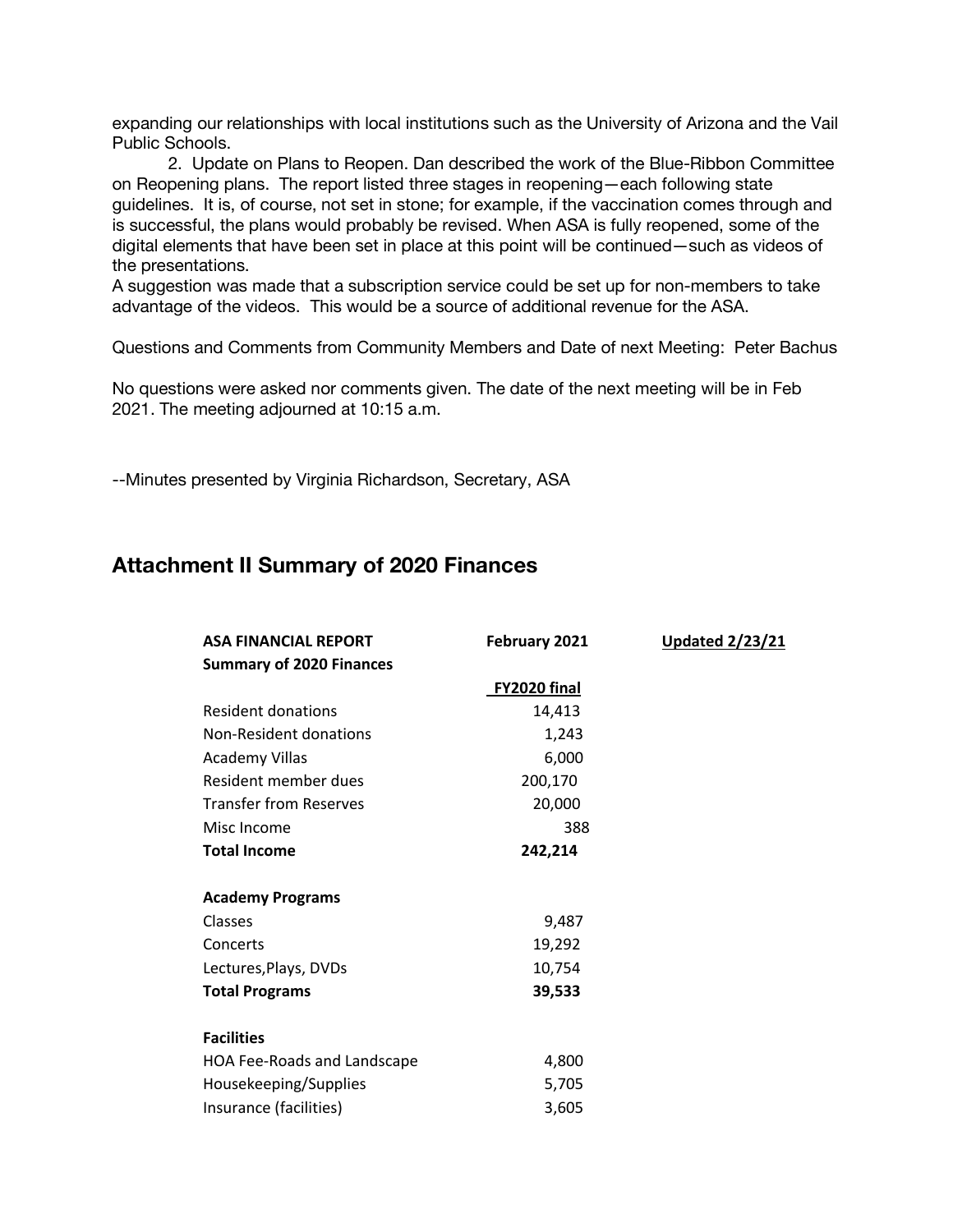| Maintenance, Renov, Replacement     | 64,692  | $\mathbf{1}$          |
|-------------------------------------|---------|-----------------------|
| <b>Utilities</b>                    | 12,618  |                       |
| Other                               | 1,966   |                       |
| <b>Total Facilities</b>             | 93,386  |                       |
| <b>Transfer to Reserves</b>         | 30,000  | 2                     |
| <b>Office Operations</b>            | 10,514  |                       |
| <b>Personnel Costs</b>              | 54,834  |                       |
| <b>Special Projects</b>             | 4,289   |                       |
| Loan payments                       | 13,404  |                       |
| <b>Total Expenses</b>               | 245,960 |                       |
| <b>Net Income(Expense)</b>          | (3,746) |                       |
| 1. \$45k was spent on AV upgrades   |         |                       |
| 2. Two payments of \$15k each.      |         |                       |
| <b>RESERVE ACCOUNTS</b>             | 1/1/20  | 12/31/20              |
| <b>Community Fund of S. Arizona</b> | 59,193  | 67,316                |
|                                     |         | 186,800               |
|                                     |         | \$20k was used for AV |
| <b>Vanguard Money Market</b>        | 176,014 | upgrade               |

# **ATTACHMENT III: ASA 2021 Budget—Approved**

|                                    | 2021<br><b>Budget</b> |
|------------------------------------|-----------------------|
| Income                             |                       |
| $43000 \cdot$ Income               |                       |
|                                    | (230)                 |
| 43100 · Member Dues                | mbrs)<br>207,000      |
| 43200 · Academy Villa Dues         | 0                     |
| 43300 · Resident Donations         |                       |
| 43310 · Restricted                 |                       |
| 43320 · Un-Restricted              |                       |
| 43300 · Resident Donations - Other |                       |
| Total 43300 · Resident Donations   | 10,000                |
| 43400 · Nonresident Donations      |                       |
| 43410 · Friends of ASA             |                       |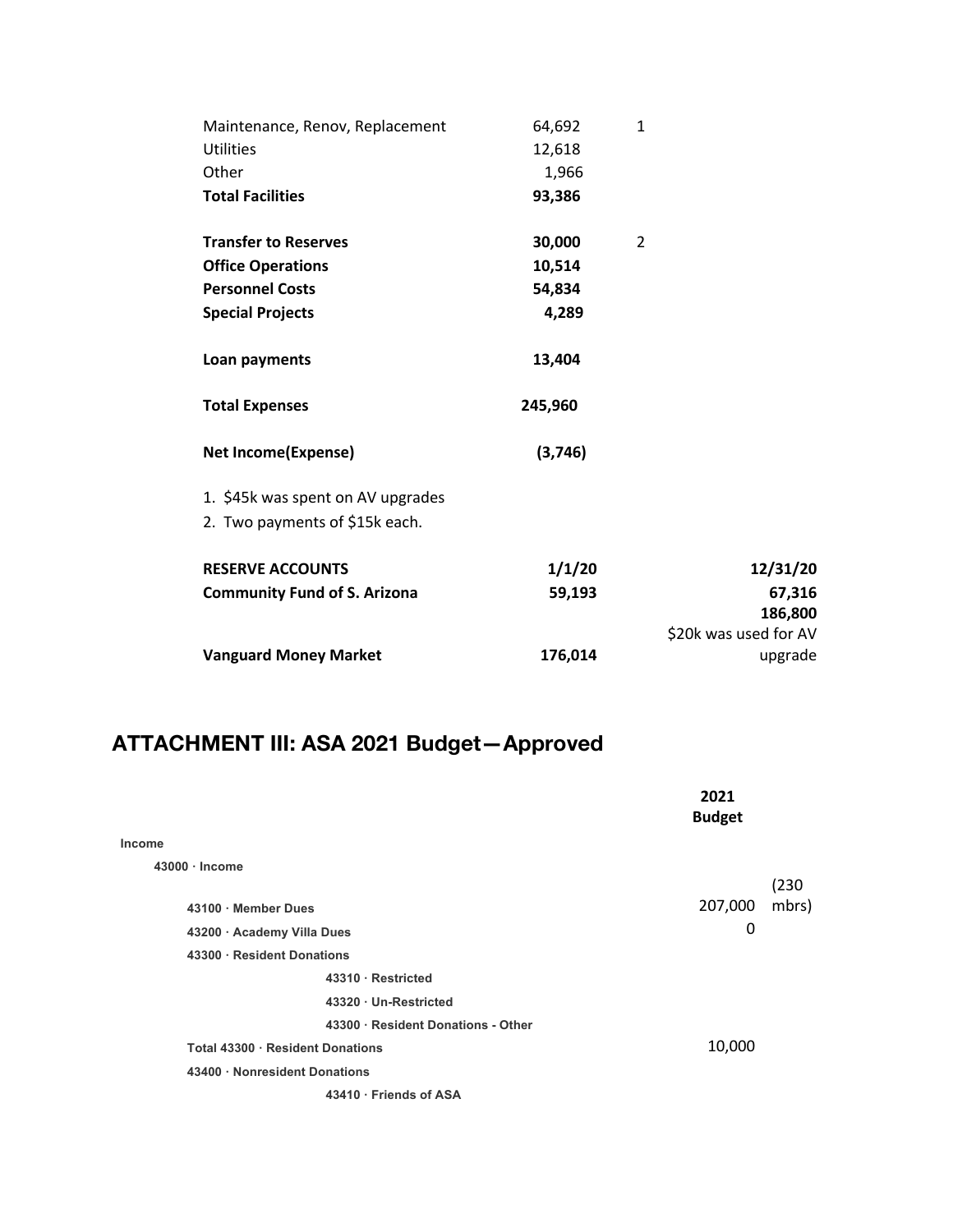|                                     | 43420 · Donation Box Revenue                                       |         |  |
|-------------------------------------|--------------------------------------------------------------------|---------|--|
|                                     | 43430 · Miscellaneous Income                                       |         |  |
|                                     | 43400 · Nonresident Donations - Other                              |         |  |
| Total 43400 · Nonresident Donations | 1,000                                                              |         |  |
| 43500 · Class Materials             |                                                                    |         |  |
|                                     | $43510 \cdot$ Art                                                  |         |  |
|                                     | 43520 Great Decisions                                              |         |  |
| Total 43500 · Class Materials       | 0                                                                  |         |  |
| 43600 · Room Rental                 |                                                                    | 0       |  |
| 43910 · CHASE BANK INTEREST         |                                                                    |         |  |
| 43000 · Income - Other              |                                                                    |         |  |
| Total 43000 · Income                |                                                                    | 218,000 |  |
| <b>Total Income</b>                 |                                                                    |         |  |
| <b>Expens</b><br>е                  |                                                                    |         |  |
| 50000 · Expense                     |                                                                    |         |  |
| 51000 · Programs                    |                                                                    |         |  |
|                                     | 51100 · Concerts                                                   |         |  |
|                                     | 51110 · Performer Fees                                             | 18,000  |  |
|                                     | 51120 · Piano Maintenance                                          | 850     |  |
|                                     | 51100 · Concerts - Other                                           |         |  |
|                                     | Total 51100 · Concerts                                             |         |  |
|                                     | 51200 · Lectures, DVDs, Plays                                      |         |  |
|                                     | 51210 · Lecture Fees                                               | 18,000  |  |
|                                     | $51220 \cdot DVDs$                                                 | 700     |  |
|                                     | $51230 \cdot$ Plays                                                | 500     |  |
|                                     | 51240 · Field Trips                                                | 0       |  |
|                                     | Total 51200 · Lectures, DVDs, Plays                                |         |  |
|                                     | 51400 · Audience Refreshments                                      | 0       |  |
| Total 51000 · Programs              |                                                                    |         |  |
| 51300 Classes                       |                                                                    |         |  |
|                                     | 51310 · Instructor Fees                                            | 12,500  |  |
|                                     | 51320 · Class Materials                                            | 500     |  |
| 52000 · Facilities                  |                                                                    |         |  |
|                                     | 52100 · HOA Fee - Roads and Landscaping                            | 4,800   |  |
|                                     | 52200 · Housekeeping/Supplies                                      | 6,500   |  |
|                                     | 52300 · Facilities Insurance                                       | 4,000   |  |
|                                     | 52400 · Maintenance                                                |         |  |
|                                     | 52410 · Routine Maintenance                                        | 5,000   |  |
|                                     | 52420 · Replacement/Renovation                                     |         |  |
|                                     | 52421 · AV Renovation<br>52420 · Replacement/Renovation -<br>Other |         |  |